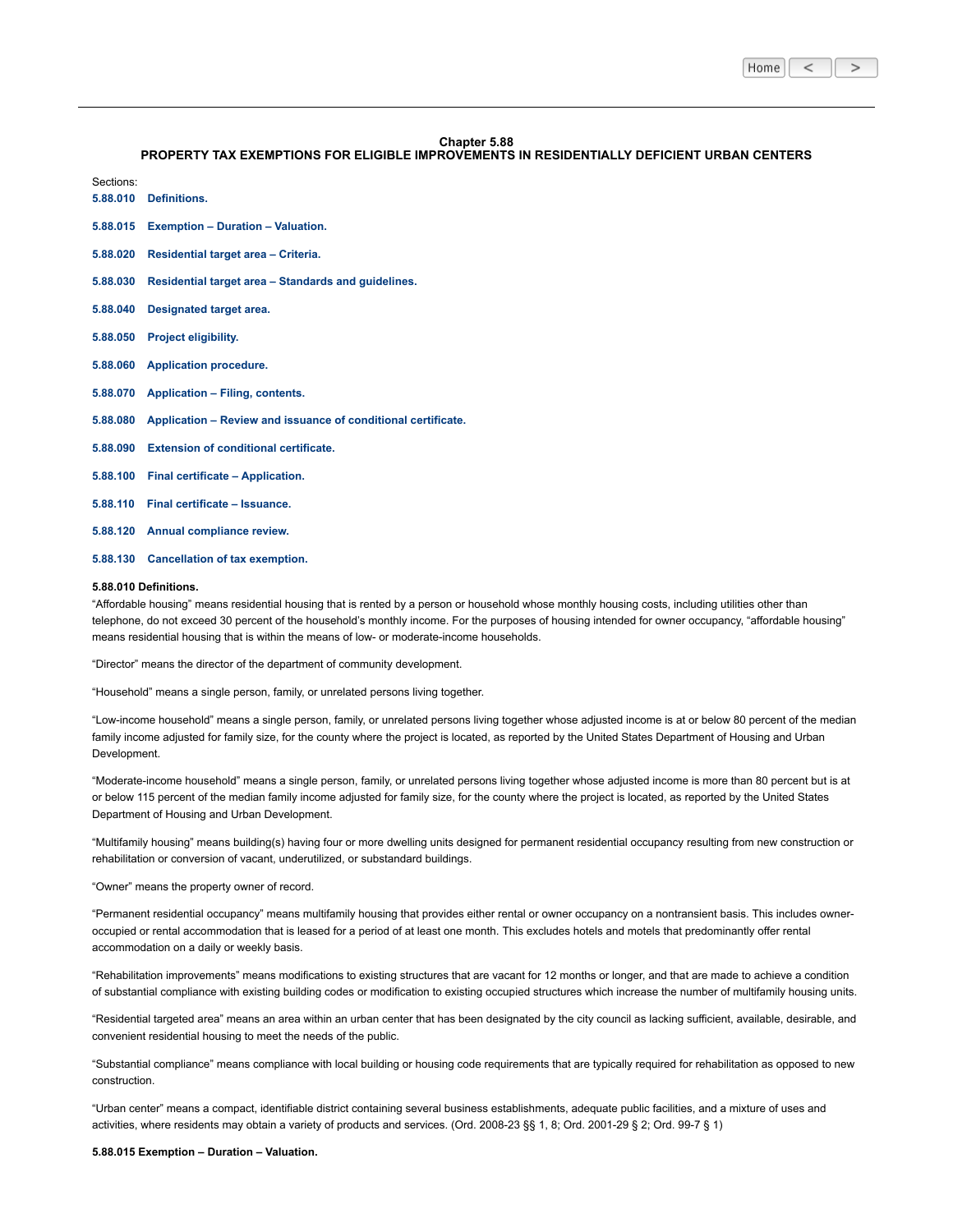(1) The value of new housing construction, conversion, and rehabilitation improvements qualifying under this section is exempt from ad valorem property taxation, as follows:

(a) For eight successive years beginning January 1st of the year immediately following the calendar year of issuance of the final certificate; or

(b) For 12 successive years beginning January 1st of the year immediately following the calendar year of issuance of the final certificate, if the property otherwise qualifies for the exemption and meets the conditions in this subsection (1)(b). For the property to qualify for the 12-year exemption under this subsection, the applicant must commit to renting or selling at least 20 percent of the multifamily housing units as affordable housing units to low- and moderate-income households, and the property must satisfy that commitment. In the case of projects intended exclusively for owner occupancy, the minimum requirement of this subsection (1)(b) may be satisfied solely through housing affordable to moderate-income households.

(2) The exemptions provided in subsection (1) of this section do not include the value of land or nonhousing-related improvements not qualifying under this section.

(3) In the case of rehabilitation of existing buildings, the exemption does not include the value of improvements constructed prior to the submission of the application required under this section. The incentive provided by this section is in addition to any other incentives, tax credits, grants, or other incentives provided by law.

(4) This section does not apply to increases in assessed valuation made by the assessor on nonqualifying portions of building and value of land nor to increases made by lawful order of a county board of equalization, the Department of Revenue, or a county, to a class of property throughout the county or specific area of the county to achieve the uniformity of assessment or appraisal required by law.

(5) At the conclusion of the exemption period, the new or rehabilitated housing cost shall be considered as new construction for the purposes of Chapter [84.55](https://www.codepublishing.com/cgi-bin/rcw.pl?cite=84.55) RCW. (Ord. 2008-23 § 2)

### <span id="page-1-0"></span>**5.88.020 Residential target area – Criteria.**

(1) Following notice and a public hearing, as prescribed in RCW [84.14.040,](https://www.codepublishing.com/cgi-bin/rcw.pl?cite=84.14.040) the city council may, in its sole discretion, designate one or more residential target areas. The designated target area must meet the following criteria:

(a) The target area is located within an urban center;

(b) The target area lacks sufficient available, desirable and convenient residential housing to meet the needs of the public who would likely live in the mixed use center if desirable, attractive, and livable places were available; and

(c) The provision of additional housing opportunities in the target area will assist the city in achieving the following purposes:

(i) Increasing residential opportunities within the target area; or

(ii) Stimulating the construction of new multifamily housing; and/or

(iii) The rehabilitation of existing vacant and underutilized buildings for multifamily housing.

(2) In designating the target area, the city council may also consider other factors, including:

(a) Whether additional housing will attract and maintain an increase in the number of permanent residents and help alleviate detrimental conditions caused by a lack of investment in underutilized vacant buildings; and

(b) Whether an increased permanent residential population in the targeted area will help the city achieve the planning goals mandated by the Growth Management Act under RCW [36.70A.020;](https://www.codepublishing.com/cgi-bin/rcw.pl?cite=36.70A.020) and

(c) Whether additional housing may contribute to revitalization of a distressed neighborhood or area within the city. (Ord. 2001-29 § 2; Ord. 99-7 § 2(A))

### <span id="page-1-1"></span>**5.88.030 Residential target area – Standards and guidelines.**

For the designated residential target areas, the city council shall adopt basic requirements for both new construction and rehabilitation, including the application process and procedures. The city council may also adopt guidelines to include the following:

(1) Requirements that address demolition of existing structures and site utilization; and

(2) Building requirements that may include elements addressing parking, height, density, environmental impact, public benefit features, compatibility with surrounding property, and such other amenities as will attract and keep permanent residents and will properly enhance the livability of the residential target area; and

(3) The required amenities shall be relative to the size of the proposed project and the tax benefit to be obtained.

The city council may, by ordinance, amend or rescind the designation of a residential target area at any time pursuant to the same procedure as set forth in the original designation. (Ord. 2001-29 § 2; Ord. 99-7 § 2(B))

# <span id="page-1-2"></span>**5.88.040 Designated target area.**

The city council has adopted the residential target area as indicated on the map attached to the ordinance codified in this chapter as [Exhibit](https://www.codepublishing.com/WA/Wenatchee/html/images/2017-01_ExhA.pdf) A. (Ord. 2017- 01 § 1; Ord. 2008-23 § 3; Ord. 2001-29 § 1; Ord. 99-7 § 2(C))

# <span id="page-1-3"></span>**5.88.050 Project eligibility.**

A proposed project must meet the following requirements for consideration for a property tax exemption under this chapter:

(1) Location. The project must be located within Wenatchee's residential targeted area, as designated under WCC [5.88.040.](#page-1-2)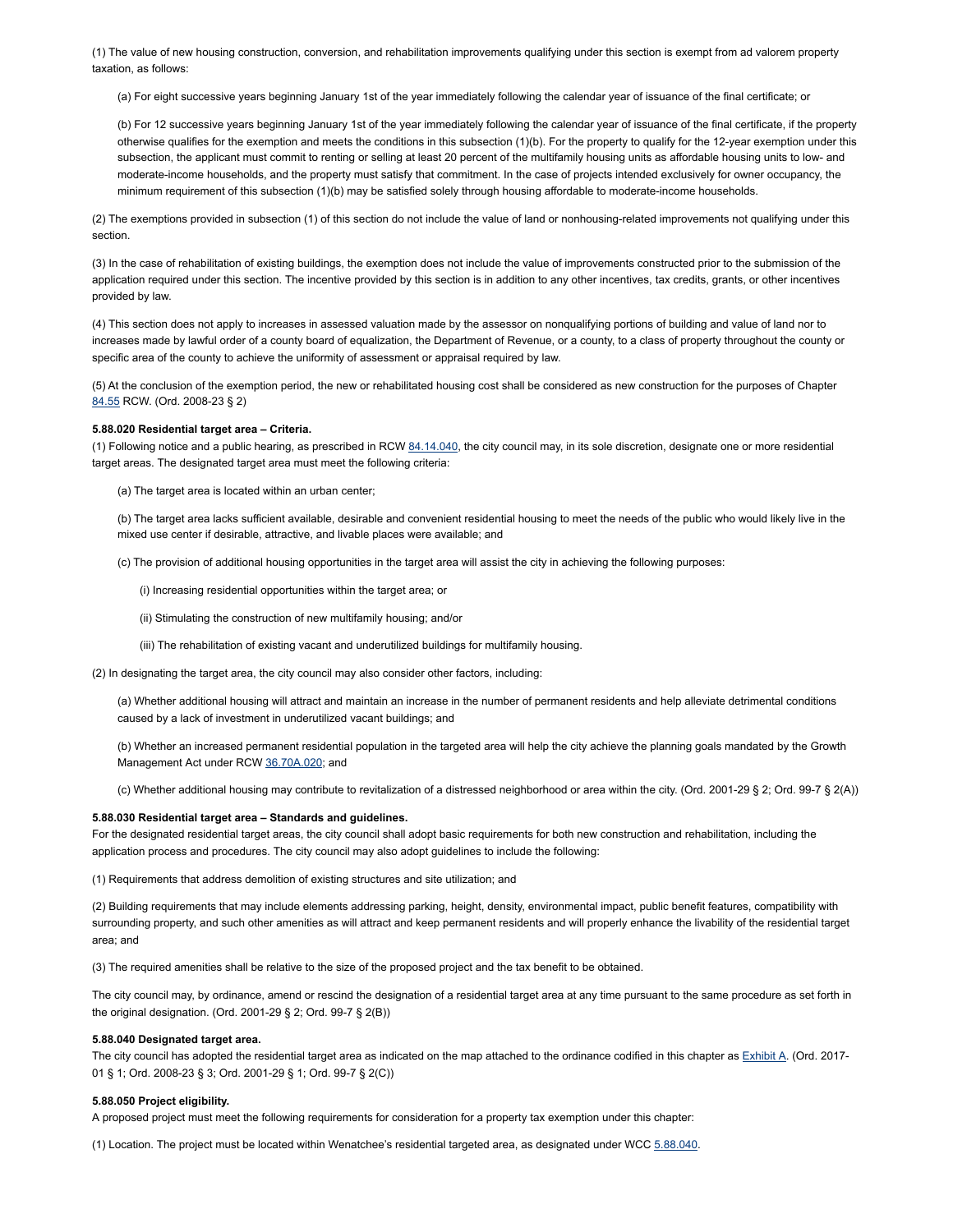(2) Size. The project must provide for a minimum of 50 percent of the space for permanent residential occupancy. In the case of existing occupied multifamily development, the multifamily housing must also provide for a minimum of four additional multifamily units. Existing multifamily vacant housing that has been vacant for 12 months or more does not have to provide additional multifamily units. Property proposed to be rehabilitated must fail to comply with one or more standards of the applicable state or city building or housing code. If the property proposed to be rehabilitated is not vacant, an applicant shall provide each existing tenant housing of comparable size, quality, and price and a reasonable opportunity to relocate.

(3) Permanent Residential Housing. At least 50 percent of the space designated for multifamily housing must be provided for permanent residential occupancy.

(4) Proposed Completion Date. New construction of multifamily housing and rehabilitation improvements must be scheduled to be completed within three years from the date of approval of the application.

(5) Affordable Housing. For the property to qualify for the 12-year tax exemption, the project must meet the affordable housing requirements as described in WCC [5.88.015](#page-0-1)(1)(b). (Ord. 2008-23 § 4; Ord. 2001-29 § 2; Ord. 99-7 § 3)

# <span id="page-2-0"></span>**5.88.060 Application procedure.**

A property owner who wishes to propose a project for tax exemption shall complete the procedures in WCC [5.88.070](#page-2-1) through [5.88.130](#page-3-2). (Ord. 99-7 § 4)

## <span id="page-2-1"></span>**5.88.070 Application – Filing, contents.**

An application must be filed with the city's department of community development along with a fee of \$50.00 to cover the Chelan County assessor's administrative costs. Upon approval of the application, the fee will be forwarded to the Chelan County assessor's office for processing. A complete application shall include:

(1) A completed city of Wenatchee application form setting forth the grounds for the exemption;

(2) Preliminary floor and site plans of the proposed project;

(3) A statement acknowledging the potential tax liability when the project ceases to be eligible under this chapter;

(4) Verification by oath or affirmation of the information submitted;

(5) For rehabilitation projects, the applicant shall also submit an affidavit that existing dwelling units have been unoccupied for a period of 12 months prior to filing the application; and

(6) Verification of property noncompliance with applicable building and housing codes. (Ord. 2008-23 § 5; Ord. 99-20 § 1; Ord. 99-7 § 4(A))

## <span id="page-2-2"></span>**5.88.080 Application – Review and issuance of conditional certificate.**

The director may certify as eligible an applicant determined to have complied with the requirements of this chapter. A decision to approve or deny an application shall be made within 30 days of receipt of a completed application.

(1) Approval. If an application is approved, the applicant shall enter into a contract with the city, through the director and subject to approval by the city council, regarding the terms and conditions of the project. Upon council approval of the contract, the director shall issue a conditional certificate of acceptance of tax exemption. The conditional certificate expires three years from the date of approval unless an extension is granted as provided in this chapter.

(2) Denial. The director shall state in writing the reasons for denial and shall send notice to the applicant at the applicant's last known address within 10 days of the denial. An applicant may appeal a denial by the director to the city council within 30 days of receipt of the denial. On appeal, the director's decision will be upheld unless the applicant can show that there is no substantial evidence to support the director's decision. The city council's decision on appeal will be final. (Ord. 2008-23 § 8; Ord. 2001-29 § 2; Ord. 99-7 § 4(B))

# <span id="page-2-3"></span>**5.88.090 Extension of conditional certificate.**

The director may extend the conditional certificate for a period not to exceed 24 consecutive months. The applicant must submit a written request stating the grounds for extension. An extension may be granted if it is determined that:

(1) The anticipated failure to complete construction or rehabilitation within the required time period is due to circumstances beyond the control of the owner;

(2) The owner has been acting and could reasonably be expected to continue to act in good faith and with due diligence; and

(3) All the conditions of the original contract between the applicant and the city will be satisfied upon completion of the project. (Ord. 99-7 § 4(C))

# <span id="page-2-4"></span>**5.88.100 Final certificate – Application.**

Upon completion of the improvements agreed upon in the contract between the applicant and the city and upon issuance of a temporary or permanent certificate of occupancy, the applicant may request a final certificate of tax exemption. The applicant must file with the city's department of community development the following:

(1) A statement of expenditures made with respect to all affected multifamily housing units and the total expenditures made with respect to the entire property;

(2) A description of the completed work and a statement of qualification for the exemption;

(3) A statement that the work was completed within the required three-year period plus any authorized extension; and

(4) If applicable, a statement that the project meets the affordable housing requirements as described in WCC [5.88.015](#page-0-1)(1)(b).

Within 30 days of receipt of all materials required for a final certificate, the director shall determine which specific improvements satisfy the requirements of this chapter. (Ord. 2008-23 § 6; Ord. 99-7 § 4(D))